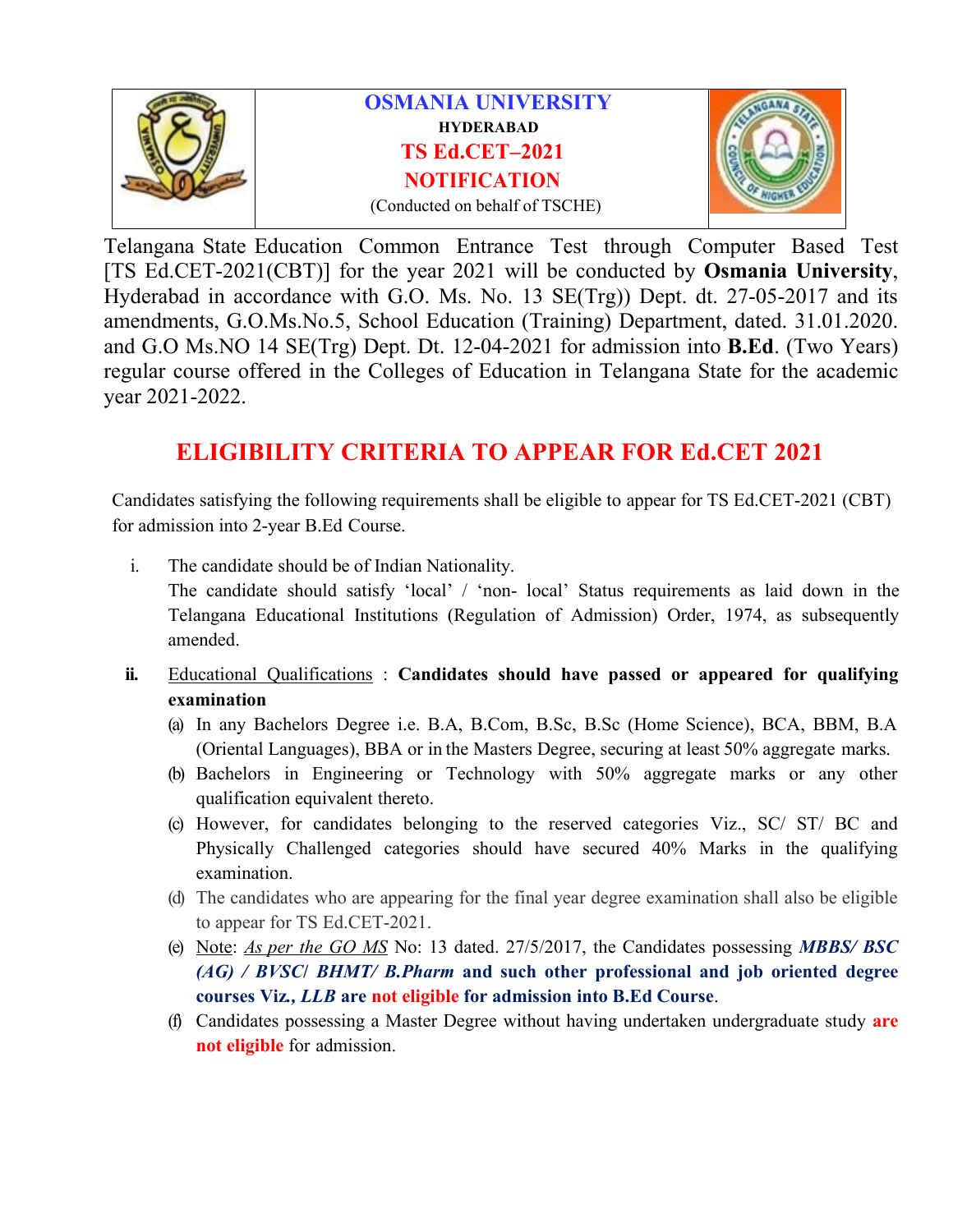#### **iii. Age limit:**

The candidate should have completed the age of 19 years as on 1<sup>st</sup> July of the year in which notification is issued. There shall be no maximum age limit.

## **iv. Other instructions**

- 1. Candidates need not upload Xerox copies of any certificates along with the application. However, theyare required to submit Original Certificates / Xerox copies whenever asked.
- 2. The information furnished in the application will be verified with originals at the time of entry into the course. Furnishing false information leads to prosecution and cancellation of admission at any point of time.
- 3. The mere appearance at the Entrance Test does not entitle the candidate the right to claim an entry into B.Ed. Course.
- 4. Candidate must submit the application online only.
- 5. After filling all the boxes in the online application, the candidate must click on the submit button. Otherwise Registration number will not be generated and hence application will not be considered.
- 6. Candidates will not be allowed into the Examination Hall after Commencement of exam on the day of the Examination.

## **III. Methodology-wise Eligibility:-**

# **[In accordance with G.O. Ms. No.13 SE(Trg)) Dept. dt. 27-05-2017 and its amendments, G.O.Ms.No.5, School Education (Training) Department, dated. 31.01.2020. and G.O Ms.NO 14 SE(Trg) Dept. Dt. 12-04-2021]**

| <b>Methodology</b>         | <b>Eligibility</b>                                                                                                                                                                      |  |  |  |
|----------------------------|-----------------------------------------------------------------------------------------------------------------------------------------------------------------------------------------|--|--|--|
| Mathematics                | Candidates with B.A/B.Sc with Mathematics as one of the group<br>subjects, B.E/B.Tech with Mathematics and BCA candidates with<br>Mathematics at Intermediate level as a group subject. |  |  |  |
|                            |                                                                                                                                                                                         |  |  |  |
|                            |                                                                                                                                                                                         |  |  |  |
| <b>Physical Sciences</b>   | Candidates with B.Sc who have studied Physics or Chemistry or                                                                                                                           |  |  |  |
|                            | allied subjects under Part-II group subjects. B.E/B.Tech with Physics<br>or Chemistry subjects and BCA candidates with Physical Sciences                                                |  |  |  |
|                            |                                                                                                                                                                                         |  |  |  |
|                            | (Physics and Chemistry) at Intermediate level as group subject.                                                                                                                         |  |  |  |
| <b>Biological Sciences</b> | Candidates with B.Sc./B.Sc (Home Science) who have studied Botany                                                                                                                       |  |  |  |
|                            | or Zoology or allied subjects under Part-II group subjects and BCA<br>students with Biological Sciences at Intermediate level as group                                                  |  |  |  |
|                            |                                                                                                                                                                                         |  |  |  |
|                            | subject.                                                                                                                                                                                |  |  |  |
| Social Sciences            | All<br>Candidates<br>B.A<br>Science<br>with<br>with<br>Social                                                                                                                           |  |  |  |
|                            | subjects/B.Com/B.B.M/B.B.A and BCA students with Social                                                                                                                                 |  |  |  |
|                            | Sciences at Intermediate level as group subject.                                                                                                                                        |  |  |  |
| English                    | The candidates with B.A in Special English/English Literature/MA                                                                                                                        |  |  |  |
|                            | English.                                                                                                                                                                                |  |  |  |
| <b>Oriental Languages</b>  | Candidates with B.A Telugu/Hindi/ Marathi/ Urdu/Arabic/Sanskrit as                                                                                                                      |  |  |  |
|                            | one of the optional. Candidates with Literature (BA-L) (Telugu/                                                                                                                         |  |  |  |
|                            | Hindi/ Marathi/ Urdu/ Arabic/ Sanskrit). Candidates with BA                                                                                                                             |  |  |  |
|                            | (Oriental Languages) in Telugu/ Hindi/ Marathi/ Urdu/ Arabic/                                                                                                                           |  |  |  |
|                            | Sanskrit. Candidates with Master's Degree in Telugu /Hindi/ Marathi/                                                                                                                    |  |  |  |
|                            | Urdu/ Arabic/ Sanskrit."                                                                                                                                                                |  |  |  |